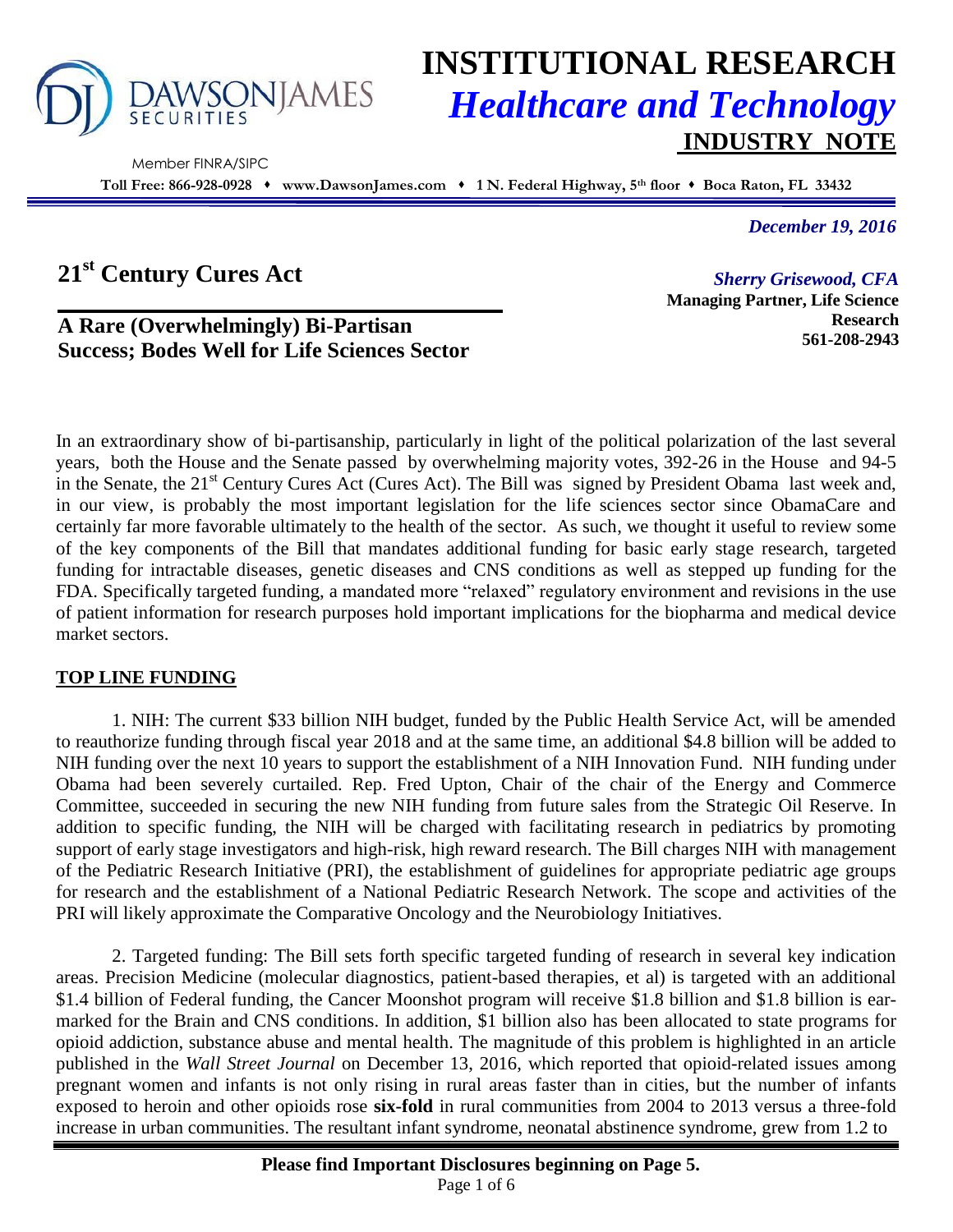

7.5 cases per 1,000 births and opioid delivery complications rose to 1.3 to 8.1 cases per 1,000 rural area deliveries. The data was derived from a recently published JAMA Pediatrics study.

The primary area negatively impacted by the Cures Act was ObamaCare's preventive medicine initiatives. To gain passage of the Bill, \$3.5 billion in funding for preventative medicine, funds set up under ObamaCare to study chronic conditions like Alzheimer's and diabetes and hospital-acquired infection were cut which amounts to about 30% of the total ACA allocation for preventive medicine. GOP leaders tried and failed to include a provision in the Cures Act that would have permitted the FDA to conditionally approve stem cell treatments without a large Phase III clinical trial. In addition, Democrats were able to block a provision in the Bill which would have extended market exclusivity for certain orphan-designated drugs.

### **FDA: CHANGES IN DRUG AND DEVICE APPROVAL PROCESSES**

1. In addition to receiving \$500 million in new funding for the FDA, the Bill directs several other significant changes aimed at improving drug or device approval processes and increasing innovative treatment availability. On the spending side, the FDA has been mandated to create a sister Innovation Fund to that being created at the NIH. This follows the establishment of an innovation initiative at CMS that, among other accomplishments, has resulted in the development of Alternative Payment Systems and the FDA/CMS Parallel Review program. In a nod to persistent industry complaints, the Cures Act mandates the FDA train all employees involved in the review of premarket submissions and to audit the effectiveness of the training no later than 18 months after the enactment of the Cures Act. Further, the FDA will establish a three year, \$30 million "matching dollar" grant program targeting regenerative and stem cell therapies.

2. On the regulation side, provisions in the Act roll-back certain regulatory stances of the FDA that will now allow the FDA to take a more "relaxed" approach in the clinical review process. Ultimately, for some products, this may result in randomized clinical trials becoming less important for approval under certain circumstances. The Act directs the FDA to adopt a "real world evidence standard" and to accept anecdotal data, such as observations, patient or professional opinion, as well as non-validated or scientifically measured outcomes to support clinical validity. In addition the FDA will be able to approve drugs based on a drug's impact on biomarkers or other disease surrogates, rather than actual clinical trial data validating the efficacy of the drug.

3. The Act also addresses a number of patient record and information items, including the establishment of patient registries, allowing patient data to be used in research and facilitating the use of unique medical device identifiers in Electronic Medical Records for enhanced post-marketing surveillance. A noteworthy change is clinical testing of devices or drugs may no longer require informed consent of the subjects being tested, if the treatment poses no more than minimal risks and includes appropriate safeguards.

**505(b)(2) Regulatory Path for Existing Approved Drugs Eased:** Under the Act, the 505(b)(2) approval process will become more flexible with lowered standards. The FDA will be required to evaluate the use of real world evidence to help support the approval of a new indication for a previously approved drug and to help support or satisfy post-approval study requirement. Pharmaceutical companies may only be required to submit a "data summary" or statistical sampling for new indications their own existing approved products. This approach would allow the agency possibly to look at other sorts of data, such safety surveillance data, patientreported outcomes and observational studies to support an approval.

**Door Opened on Off-label Marketing:** A significant change under the new legislation addresses offlabel marketing. Drug companies will now be able to promote off-label usage of their existing products to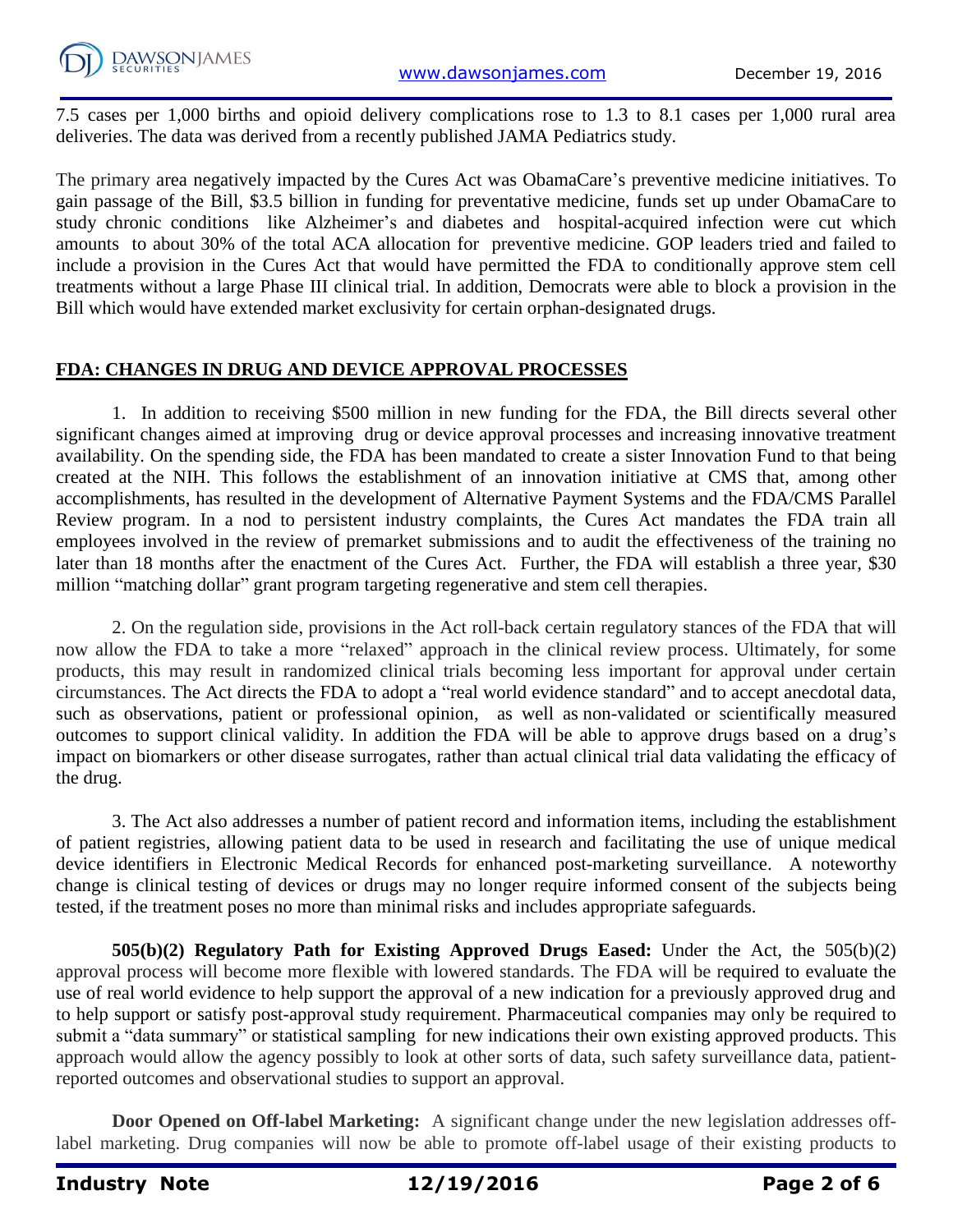payers (insurance companies). This effectively causes the FDA to do an "about-face" on the subject of off-label marketing, which has been a source of numerous FDA punitive actions in the recent past. The Act now enables drug companies to market their products outside previously approved indications, age groups, dosages or routes of administration of drugs currently on the market.

### **Other "Guidance" Mandates:**

-- the FDA is charged with establishing processes under which patient experience data may be considered in the risk-benefit analysis for a new drug.

-- both the NIH and the FDA will be required to establish registry data.

-- the FDA must define "precision" drugs and the evidence needed to support their use in specific patient subpopulations, approvals may rely on data from an alternative approved drugs/indications.

-- allows sponsors of genetically targeted or variant protein targeted drugs to rely on data for the same or similar technology from previously approved applications by the same sponsor.

-- requires the FDA to hold a public meeting and issue guidance documents that would assist sponsors in incorporating adaptive designs and novel statistical modeling into new drug applications.

**Several Provisions of the Act Benefit Device Manufacturers:** The Cures Act calls upon the FDA to make several key changes with regard to medical devices. These focus on reducing the regulatory burden for certain classes of devices, more clearly defining "combination products" and enabling a quicker regulatory path for devices with "break-through" technologies for high-need indications or treatments. Overall, these changes seek to put a renewed focus on the "least burdensome" approach to the regulation of medical devices. The concept was introduced in legislation almost 20 years ago to stop the FDA from requesting more information than was absolutely necessary, but industry has long complained the FDA has not adhered to the "least burdensome" intent.

### **Device-specific Related Provisions**:

-- the FDA must develop a program for priority review of "breakthrough" medical devices which builds on the existing priority review device pathway. The FDA will define new medical devices that are considered "breakthrough" with off-label use.

-- the FDA will define types of medical devices that do not require submission of a (clinical) report prior to commercial marketing. The Act requires the FDA to update lists regarding the appropriate regulation of Class I and Class II devices.

-- raises the patient cap from 4,000 to 8,000 patients the number of patients that can be treated by humanitarian-exempted devices that may be exempt from "effectiveness requirements".

-- includes amendments to the regulation of drug-device combination products. The Act requires regulators to assign a primary mode of regulatory action (drug or device) to each combination product and then send it to the appropriate part of the agency for premarket review. Sponsors that disagree with the decision can ask for "a substantive rationale" to support the ruling and propose to run studies to support the revaluation of the product.

### **Accelerated approval for regenerative medicine**

-- defines "regenerative medicine and advanced therapies" which includes cell therapy, gene therapy, gene-modified cell therapy, therapeutic tissue engineering products, human cell and tissue products, and combination products using any such therapies or products.

-- requires the FDA to update guidance and regulations with regard to regenerative therapeutic products, and hold a public meeting to encourage innovation.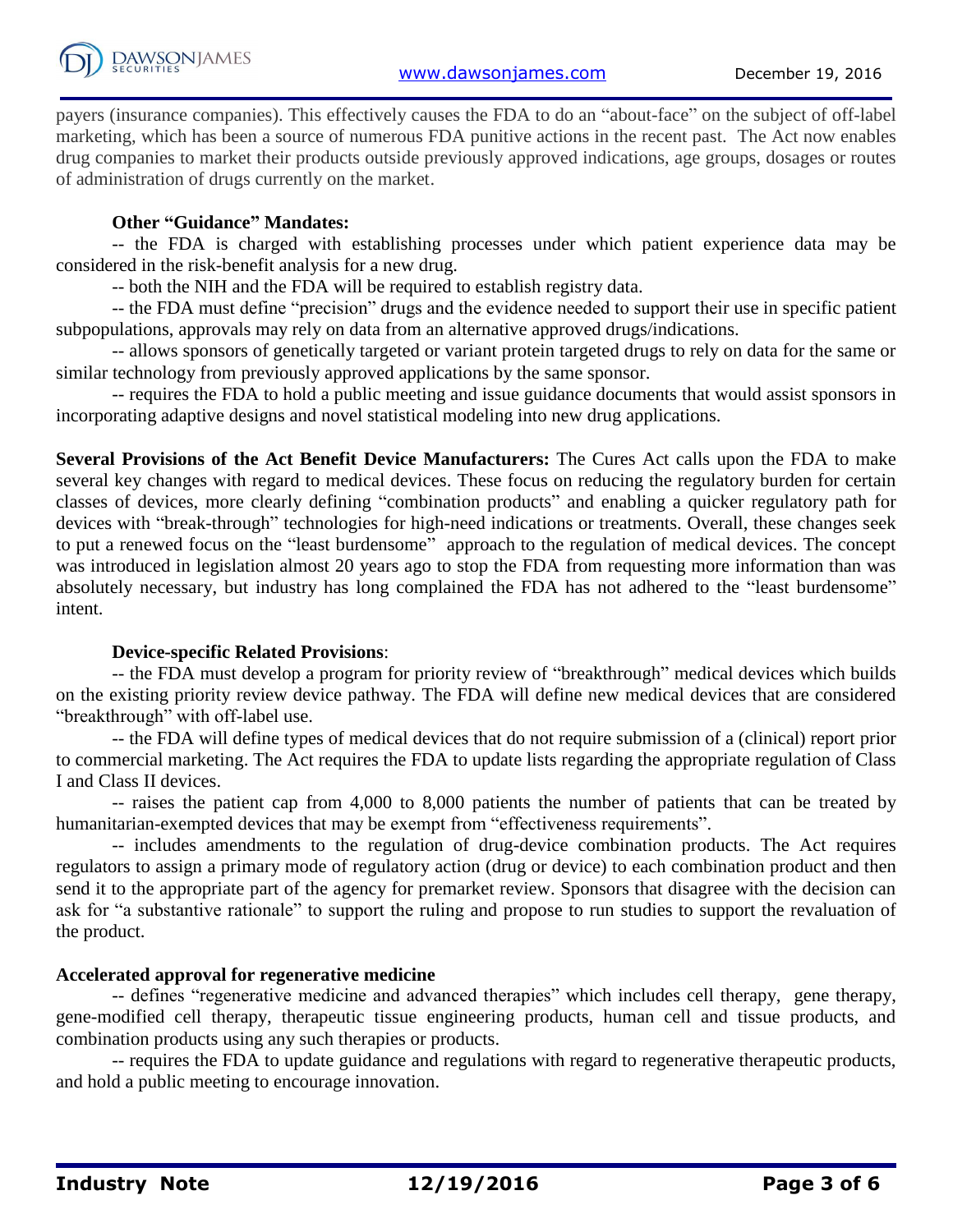

-- allows FDA to grant accelerated approval for regenerative therapeutic products. Directs the FDA to consider the unique characteristics of regenerative therapeutic products and provide a rationale with a determination of whether or not to grant accelerated approval.

-- establishes that devices used with a regenerative therapeutic product will be considered moderate risk devices, unless the FDA determines that the device or intended use requires a higher risk classification.

-- permits the FDA to grant regenerative medicine products accelerated approval if they can show that surrogate endpoints might indicate the drug works, subject to further study.

#### **Tick-bone Disease Initiative:**

The HHS is directed to conduct or support research on Lyme disease and other tick-borne diseases. Further the HHS must create an Interagency Lyme and Tick-borne Disease Working Group and submit a plan for tickborne disease research. (Sec. 4061). To our knowledge, there is only one public company developing new vaccines for tick-borne diseases, Valneva SE (Euronext Paris: VLA:€2.88/Not rated). The Company has recently received IND approval from the FDA and the EMA to begin Phase I clinical trials of its poly-valent vaccine. There are 8 different serotypes of tick-bone disease carried by various *Borrelia* ticks. While all eight are present in Europe, Lyme disease is predominately caused by the *Borrelia burgdorferi* serotype in the US. The trial will be conducted at both the US (Nebraska) and European sites and the vaccine is intended to be given on a prophylactic basis.

#### **BOTTOM LINE SECTOR BENEFITS**

Taken in its totality, we believe the Cures Act will particularly benefit nano and micro-cap biopharma and device companies as many of the provisions seek to ease the cost and time burden of clinical trials, thus perhaps leveling the playing field with companies of much greater resources. The now precise, but broad definition of regenerative medicine products coupled with the Act's substantial targeted resources in terms of funding and accelerated regulatory path is likely to spur renewed interest in stem cell companies as well as continue to drive rare disease company valuations. The lower burden of clinical data requirements for 505(b)(2) products will also likely enhance valuations for that group of companies. But the real winners, in our opinion, will be medical device companies. We see the creation of a near "perfect storm" for the group by way of 1) almost assured long-term (or permanent) suspension of the medical device excise tax, 2) back-tracking by the FDA on regulating all diagnostics as devices, 3) renewed opportunity under 510(k) filings 4) reduced clinical trial burden and finally 5) off-label marketing opportunities for "breakthrough" devices. This last point is worth highlighting particularly in the context that more devices are being developed to take the place of or augment drug therapy such as in the treatment for chronic pain. It may take some months for the positives in the Cures Act to filter down to nano and microcap early stage biopharma and device companies, but we believe the Cures Act provides a strong base for a sustainable rally in these sectors. *SG*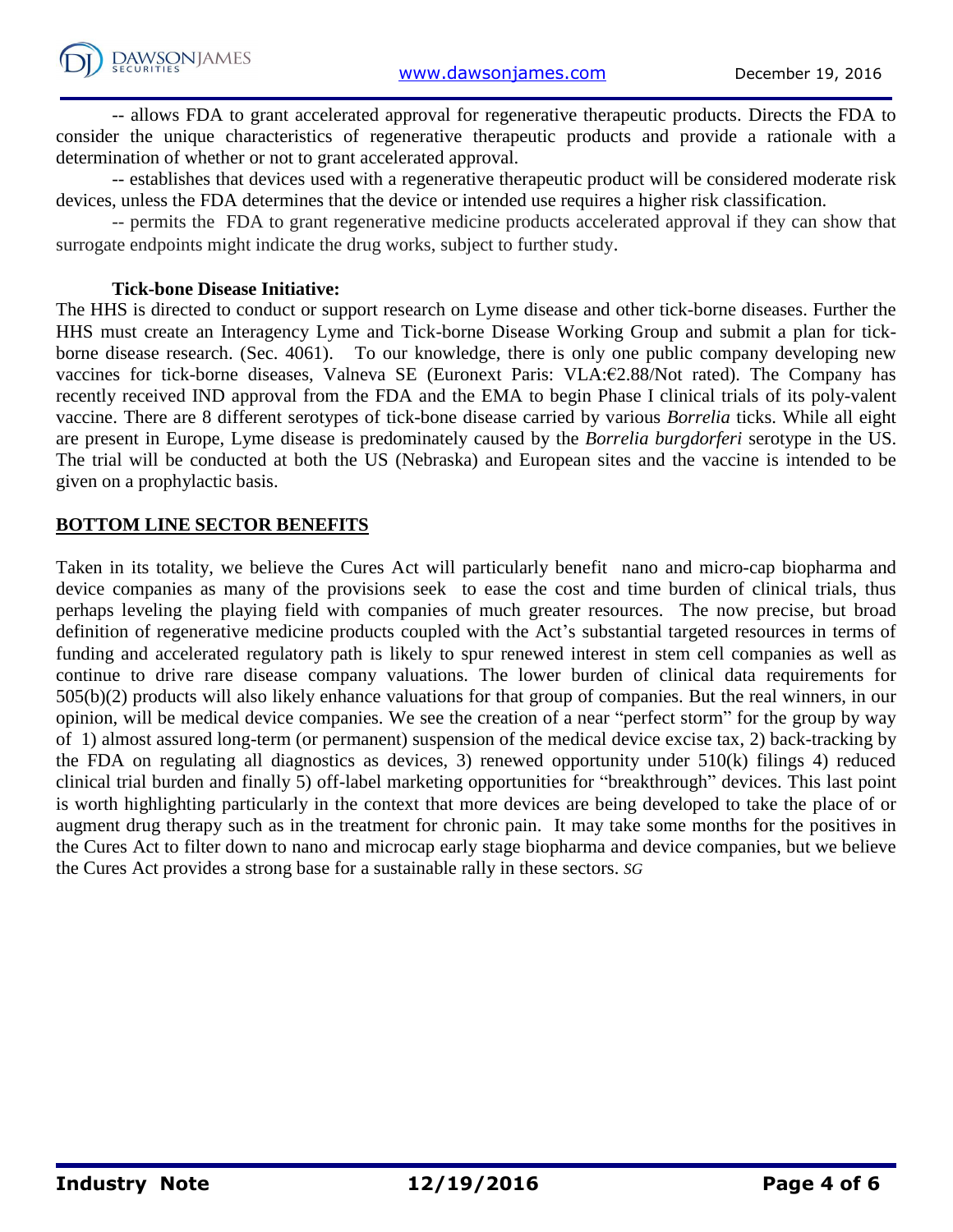

Industry Notes provide current information we believe might be noteworthy to investors regarding the subject companies. Industry Notes are not intended to be complete research reports. More detailed information concerning the rated companies referenced in this Note, including the full reports, basis for price targets and other disclosures, may be found at: [http://dawsonjames.com/research\\_coverage.](http://dawsonjames.com/research_coverage)

#### **Important Disclosures:**

Dawson James Securities, Inc. (the "Firm") is a member of the Financial Industry Regulatory Authority ("FINRA") and the Securities Investor Protection Corporation ("SIPC").

The Firm does not make a market in the securities of the subject companies. The Firm has NOT engaged in investment banking relationships with companies mentioned in this report in the prior 12 months, as a manager or co-manager of a public offering and has received compensation resulting from those relationships. The Firm may seek compensation for investment banking services in the future from each of the subject companies. The Firm may have received other compensation from the subject companies in the last 12 months for services unrelated to investment banking.

Neither the research analyst(s) whose name appears on this report nor any member of his (their) household is an officer, director or advisory board member of these companies. The Firm and/or its directors and employees may own securities of the company(s) in this report and may increase or decrease holdings in the future. As of November 30, 2016, the Firm as a whole **beneficially owned 1%** or more of any class of common equity securities of any of the subject company (s) of this report. The Firm, its officers, directors, analysts or employees may effect transactions in and have long or short positions in the securities (or options or warrants related to those securities) of the companies subject to this report. The Firm may effect transactions as principal or agent in those securities.

Analysts receive no direct compensation in connection with the Firm's investment banking business. All Firm employees, including the analyst(s) responsible for preparing this report, may be eligible to receive non-product or service specific monetary bonus compensation that is based upon various factors, including total revenues of the Firm and its affiliates as well as a portion of the proceeds from a broad pool of investment vehicles consisting of components of the compensation generated by investment banking activities, including but not limited to shares of stock and/or warrants, which may or may not include the securities referenced in this report.

Although the statements in this report have been obtained from and are based upon recognized statistical services, issuer reports or communications, or other sources that the Firm believes to be reliable, we cannot guarantee their accuracy. All opinions and estimates included in this report constitute the analyst's judgment as of the date of this report and are subject to change without notice.

The securities of the company discussed in this report may be unsuitable for investors depending on their specific investment objectives and financial position. This report is offered for informational purposes only, and does not constitute an offer or solicitation to buy or sell any securities discussed herein in any jurisdiction where such would be prohibited. Additional information is available upon request.

#### **Ratings Definitions:**

1) **Buy**: the analyst believes the price of the stock will appreciate and produce a total return of at least 20% over the next 12-18 months;